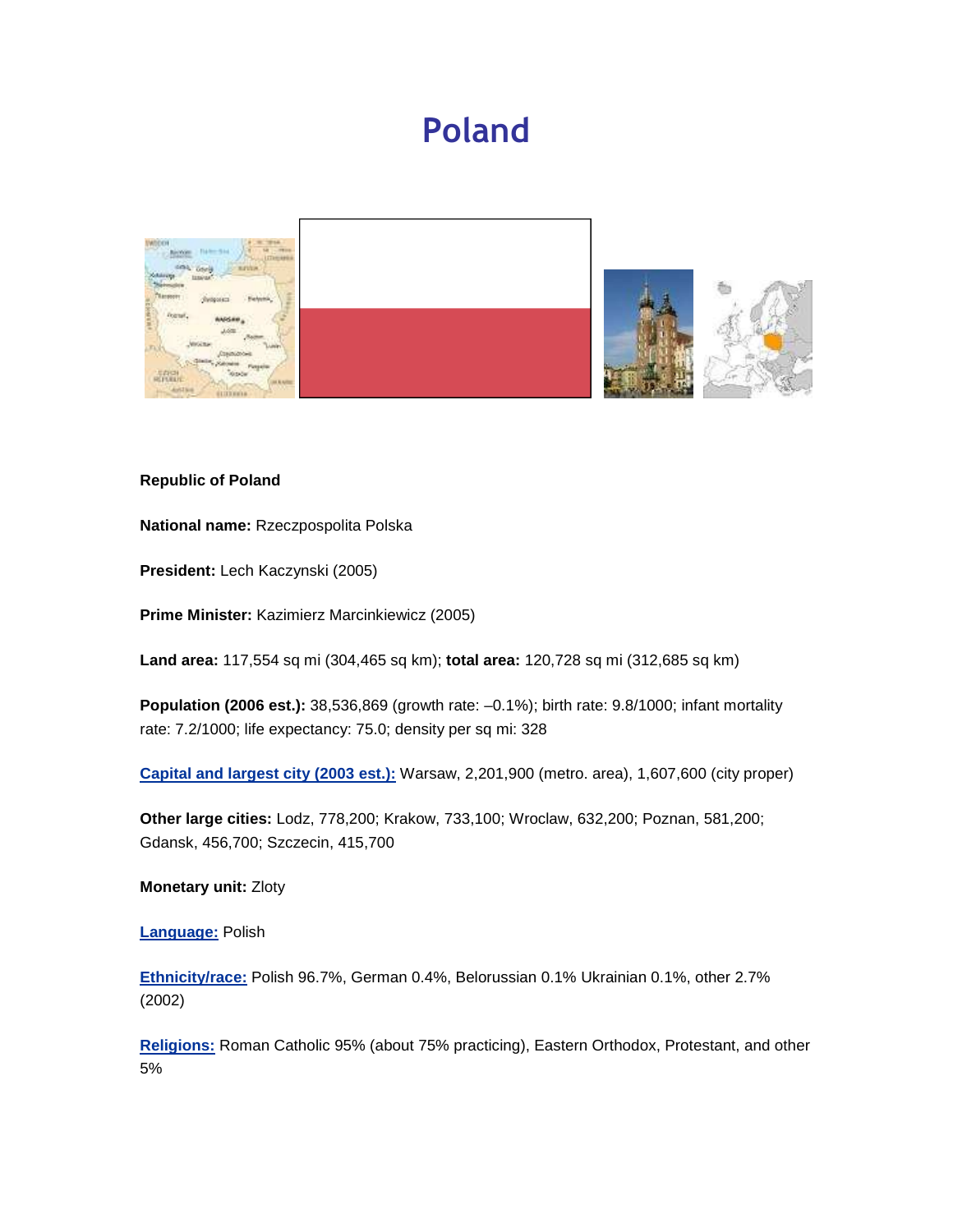**Literacy rate:** 100% (2003 est.)

**Economic summary: GDP/PPP** (2005 est.): \$489.8 billion; per capita \$12,700. **Real growth rate:** 3.5%. **Inflation:** 2.1%. **Unemployment:** 18.3%. **Arable land:** 46%. **Agriculture:** potatoes, fruits, vegetables, wheat; poultry, eggs, pork. **Labor force:** 17.02 million; agriculture 16.1%, industry 29%, services 54.9% (2002). **Industries:** machine building, iron and steel, coal mining, chemicals, shipbuilding, food processing, glass, beverages, textiles. **Natural resources:** coal, sulfur, copper, natural gas, silver, lead, salt, amber, arable land. **Exports:** \$75.98 billion (f.o.b., 2004 est.): machinery and transport equipment 37.8%, intermediate manufactured goods 23.7%, miscellaneous manufactured goods 17.1%, food and live animals 7.6% (2003). **Imports:** \$81.61 billion (f.o.b., 2004 est.): machinery and transport equipment 38%, intermediate manufactured goods 21%, chemicals 14.8%, minerals, fuels, lubricants, and related materials 9.1% (2003). **Major trading partners:** Germany, France, Italy, UK, Netherlands, Czech Republic, Russia, China (2003).

**Communications: Telephones:** main lines in use: 8.07 million (1998); mobile cellular: 13 million (2002). **Radio broadcast stations:** AM 14, FM 777, shortwave 1 (1998). **Radios:** 20.2 million (1997). **Television broadcast stations:** 179 (plus 256 repeaters) (Sept. 1995). **Televisions:** 13.05 million (1997). **Internet Service Providers (ISPs):** 19 (2000). **Internet users:** 6.4 million (2001).

**Transportation: Railways:** total: 23,420 km (2002). **Highways:** total: 364,656 km; paved: 249,060 km (including 358 km of expressways); unpaved: 115,596 km (2000). **Waterways:** 3,812 km navigable rivers and canals (1996). **Ports and harbors:** Gdansk, Gdynia, Gliwice, Kolobrzeg, Szczecin, Swinoujscie, Ustka, Warsaw, Wroclaw. **Airports:** 150 (2002).

**International disputes:** small boundary changes made with Slovakia in 2003.

## Geography

Poland, a country the size of New Mexico, is in north-central Europe. Most of the country is a plain with no natural boundaries except the Carpathian Mountains in the south and the Oder and Neisse rivers in the west. Other major rivers, which are important to commerce, are the Vistula, Warta, and Bug.

## Government

Democratic republic.

#### **History**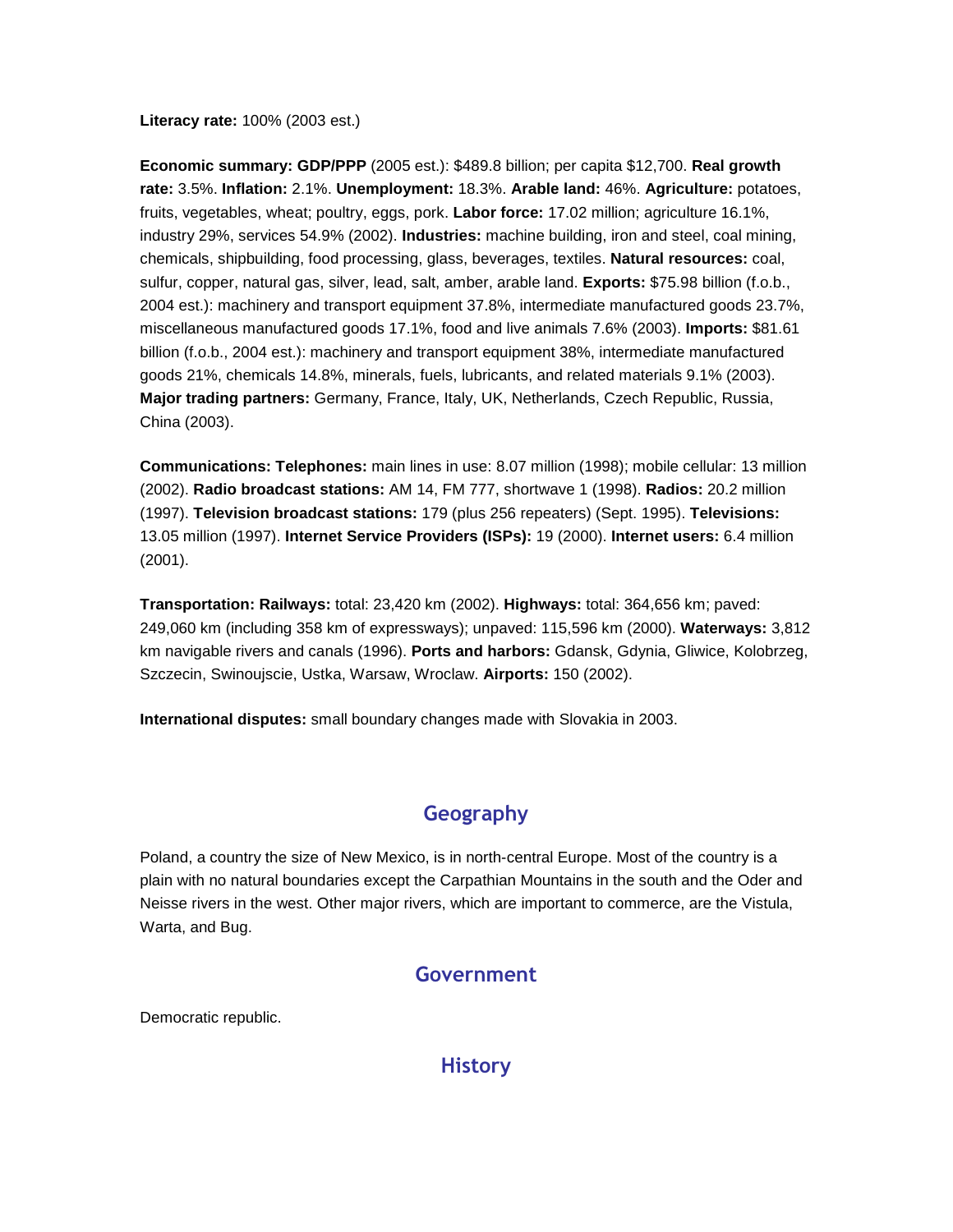Great (north) Poland was founded in 966 by Mieszko I, who belonged to the Piast dynasty. The tribes of southern Poland then formed Little Poland. In 1047, both Great Poland and Little Poland united under the rule of Casimir I the Restorer. Poland merged with Lithuania by royal marriage in 1386. The Polish-Lithuanian state reached the peak of its power between the 14th and 16th century, scoring military successes against the (Germanic) Knights of the Teutonic Order, the Russians, and the Ottoman Turks.

Lack of a strong monarchy enabled Russia, Prussia, and Austria to carry out a first partition of the country in 1772, a second in 1792, and a third in 1795. For more than a century thereafter, there was no Polish state, just Austrian, Prussian, and Russian sectors, but the Poles never ceased their efforts to regain their independence. The Polish people revolted against foreign dominance throughout the 19th century. Poland was formally reconstituted in Nov. 1918, with Marshal Josef Pilsudski as chief of state. In 1919, Ignace Paderewski, the famous pianist and patriot, became the first prime minister. In 1926, Pilsudski seized complete power in a coup and ruled dictatorially until his death on May 12, 1935.

Despite a ten-year nonaggression pact signed in 1934, Hitler attacked Poland on Sept. 1, 1939. Soviet troops invaded from the east on Sept. 17, and on Sept. 28, a German-Soviet agreement divided Poland between the USSR and Germany. Wladyslaw Raczkiewicz formed a governmentin-exile in France, which moved to London after France's defeat in 1940. All of Poland was occupied by Germany after the Nazi attack on the USSR in June 1941. Nazi Germany's occupation policy in Poland was designed to eradicate Polish culture through mass executions and to exterminate the country's large Jewish minority.

The Polish government-in-exile was replaced with the Communist-dominated Polish Committee of National Liberation by the Soviet Union in 1944. Moving to Lublin after that city's liberation, it proclaimed itself the Provisional Government of Poland. Some former members of the Polish government in London joined with the Lublin government to form the Polish Government of National Unity, which Britain and the U.S. recognized. On Aug. 2, 1945, in Berlin, President Harry S. Truman, Joseph Stalin, and Prime Minister Clement Attlee of Britain established a new de facto western frontier for Poland along the Oder and Neisse rivers. (The border was finally agreed to by West Germany in a nonaggression pact signed on Dec. 7, 1970.) On Aug. 16, 1945, the USSR and Poland signed a treaty delimiting the Soviet-Polish frontier. Under these agreements, Poland was shifted westward. In the east, it lost 69,860 sq mi (180,934 sq km); in the west, it gained (subject to final peace-conference approval) 38,986 sq mi (100,973 sq km).

A new constitution in 1952 made Poland a "people's democracy" of the Soviet type. In 1955, Poland became a member of the Warsaw Treaty Organization, and its foreign policy became identical to that of the USSR. The government undertook persecution of the Roman Catholic Church as a remaining source of opposition. Wladyslaw Gomulka was elected leader of the United Workers (Communist) Party in 1956. He denounced the Stalinist terror, ousted many Stalinists, and improved relations with the church. Most collective farms were dissolved, and the press became freer. A strike that began in shipyards and spread to other industries in Aug. 1980